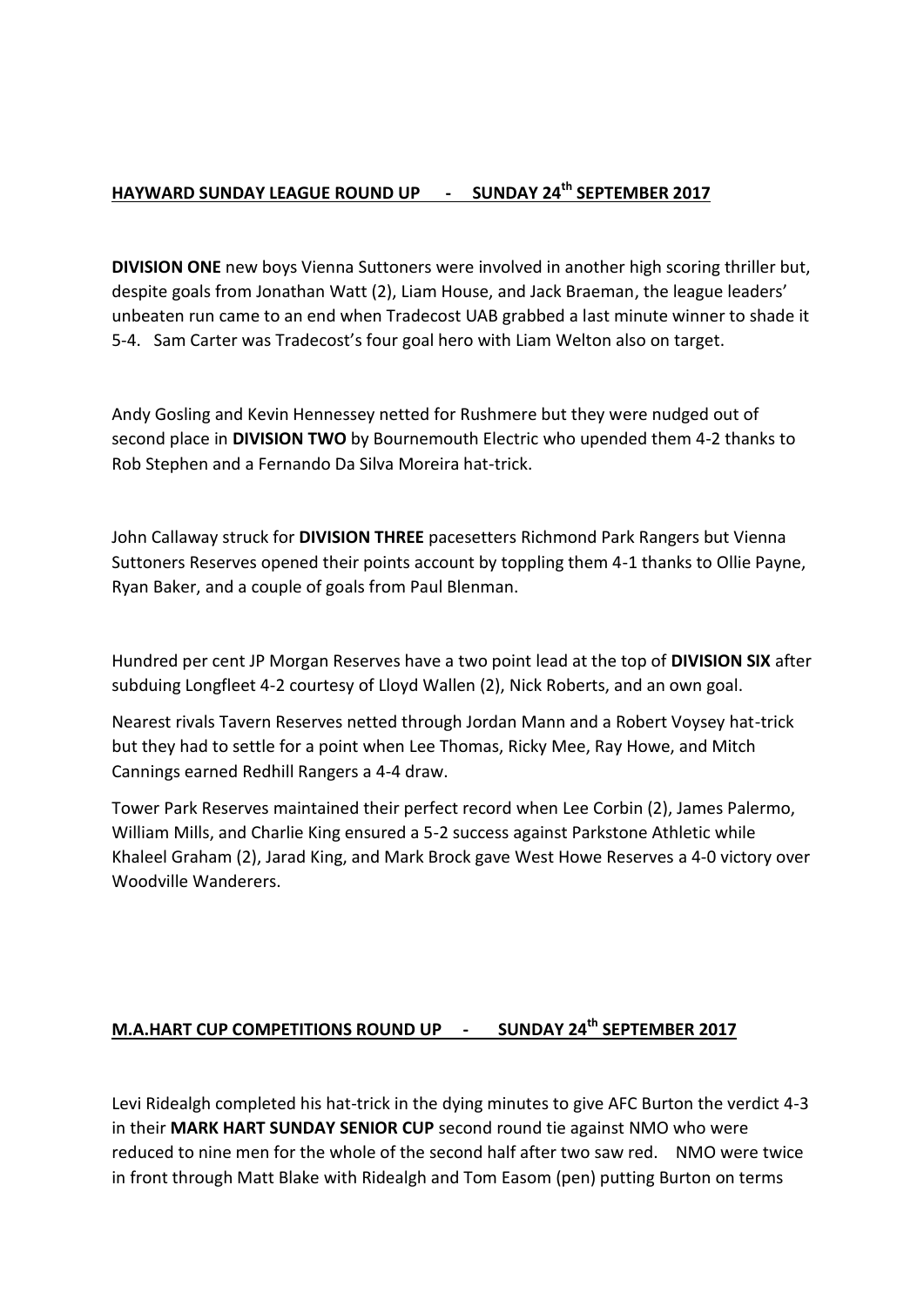before the break. Ridealgh scored again early in the second half but depleted NMO came back bravely through Matt Nabney only to be sunk by Ridealgh's late winner.

There will be a different name on the trophy this season after holders Talbot Rangers were undone by a solitary strike from Dan Manuel which settled the issue 1-0 for Abbey.

In the other quarter final tie, East Christchurch SSC were 2-0 winners against Shoulder of Mutton thanks to Sam Kennedy and Max Fletcher's 25 yard effort.

Dan Dominy and Ellis George netted for West Howe in the first round of the **M.A.HART ROBBINS CUP** but arch rivals Loch & Quay edged them out 3-2 with goals from Barney Gritt, Pepe Smith, and River Smith.

Husam Aurow led the way with a hat-trick when Tavla Spor hammered Poole Wanderers 10- 1 in the second round of the **M.A.HART IN-EXCESS CUP** with Nasim Meddah (2), Diego Galusni, Shivan Roushbaiani, Mehmet Hatipoglu, Rooeen Farhadi, and Abdulaziz Aldhayan also on target.

David Payne bagged a hat-trick in Bournemouth Athletic's 7-1 triumph over AFC Burton Reserves with Ash Damen, Steve Ashby, Greg O'Mallo, and Stewart Humphreys adding one each.

Magpies led 4-1 through Brad Crack, Pete Jones, and a couple of goals from Ricky Barton but Parley Sports came back with goals from Simon Adair, Max Evans and substitute Stuart Hartley before bringing on Shaun Mudd in the  $80<sup>th</sup>$  minute and he bagged a brace in the last couple of minutes to give them the verdict 5-4.

Shane Barney's four goal blast proved decisive in Tavern's 5-3 first round win over Bournemouth Sports Mercury with the other goal coming from Callum Neate while Kelly Barth's hat-trick enabled JP Morgan to edge AFC Wimborne out 4-3. Elliot Spark was the other JP Morgan marksman.

Meanwhile NMO Reserves were 3-1 winners against Ferndown Forest thanks to Lee Baxter, Liam Miller, and Glen Courtenage.

Dan Edwards rattled in four and Ash Williams grabbed a hat-trick when Bearwood Broncos prevailed 7-3 after extra time against Tradecost UAB Reserves in the second round of the **M.A.HART LAWRENCE A BRIVATI CUP** while Tower Park walloped Christchurch Starre 8-1 courtesy of Lascelles Richardson's four goal blast and further goals from Carl Phillips, Lewis Cannings, John Bailey, and Matthew Wilson.

Sam Thompson was the seven goal star when Alderney Manor crushed Lytchett & Upton Red Triangle in the first round with the other goals coming from Toby Williams (2), Jack O'Hara, Jamie O'Hara, and Aaron Carrivick.